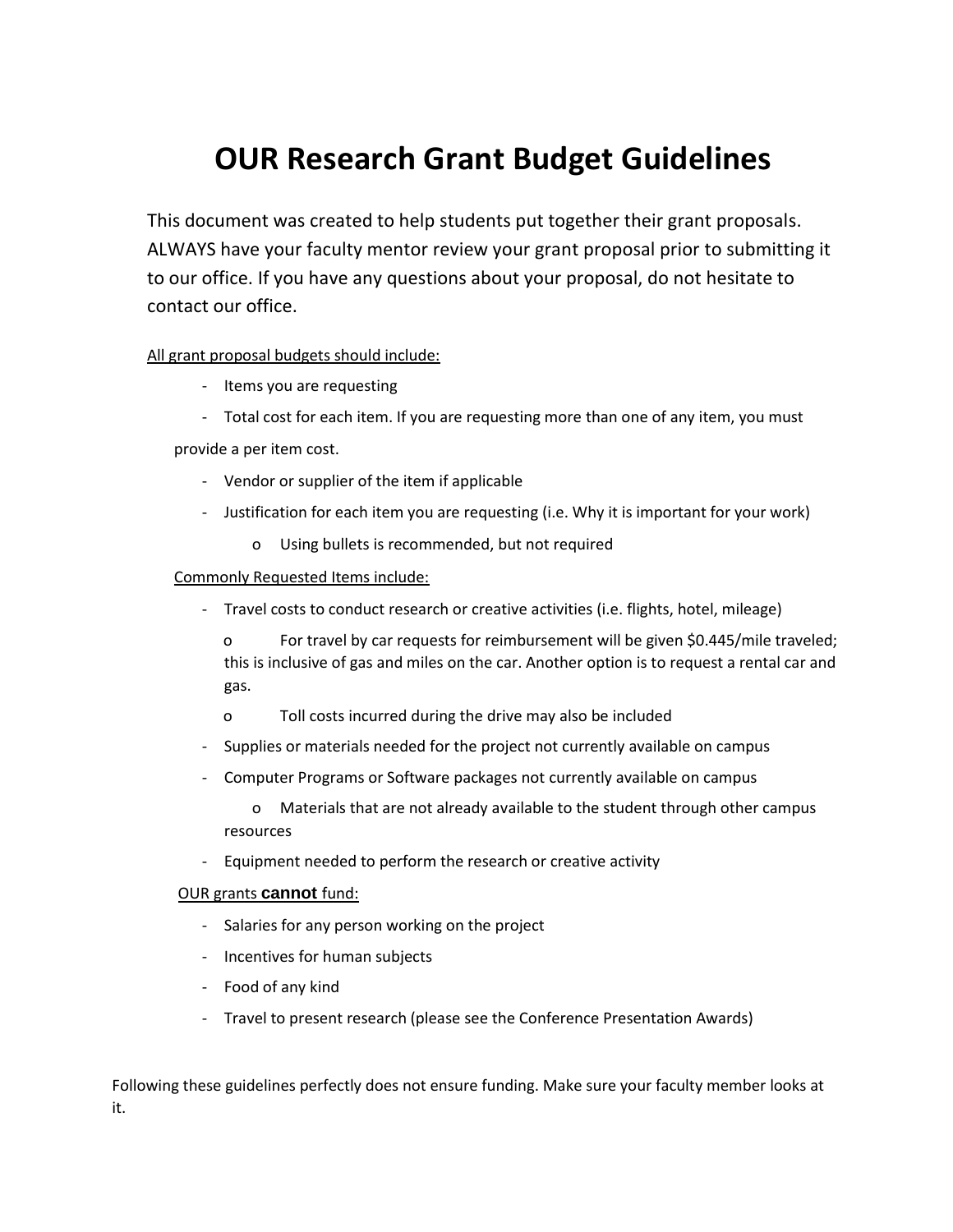## **Budget Examples:**

The budget can take different forms, but at its core you must include the specific descriptions of the items you are purchasing and the justification for those items.

\*\* Note: the budget section is a text box; Copying and pasting a spreadsheet may cause your budget to become distorted and hard to read

## **Example 1 Budget for Materials: Biology (STEM)**

UV Filters - \$39.40 (Oxybenzone - \$16.30, Zinc Oxide - \$14.95, Titanium Dioxide - \$8.15)

 UV filters will be mixed with salt water at various concentrations and a 48 hour bioassay will be run to test their toxicity on Artemia salina, a keystone species in many aquatic environments.

Sterile Bioassay Trays - \$76.00

 Bioassay trays with 24 wells each will be used. 9 will be required for each of the trials, so 27 sterile trays must be purchased. They are sold in packs of 50 with each tray individually wrapped which will allow us to have extras in case any break.

Artemia salina (brine shrimp) - \$50.00

• Brine shrimp will be required for the experiment and bought live from a local aquatic store. Each trial requires 200 brine shrimp, but approximately 250 will be bought to ensure we can place a live brine shrimp in each well at the start of the experiment.

Aquarium Salt - \$2.87

 A small container of aquarium salt will be purchased to replicate the saltwater environment of Artemia salina.

Bottles for Mixing - \$74.95

 Sterile bottles will be used to mix the aquarium salt, deionized water, and specified concentration of UV filter for each treatment group. Each treatment group will have its own labelled bottle.

Pipettes - \$24.89

 Wide tipped pipettes will be used to add one organism and 5mL of the assigned water treatment to each labelled well.

### **TOTAL COST: \$268.11**